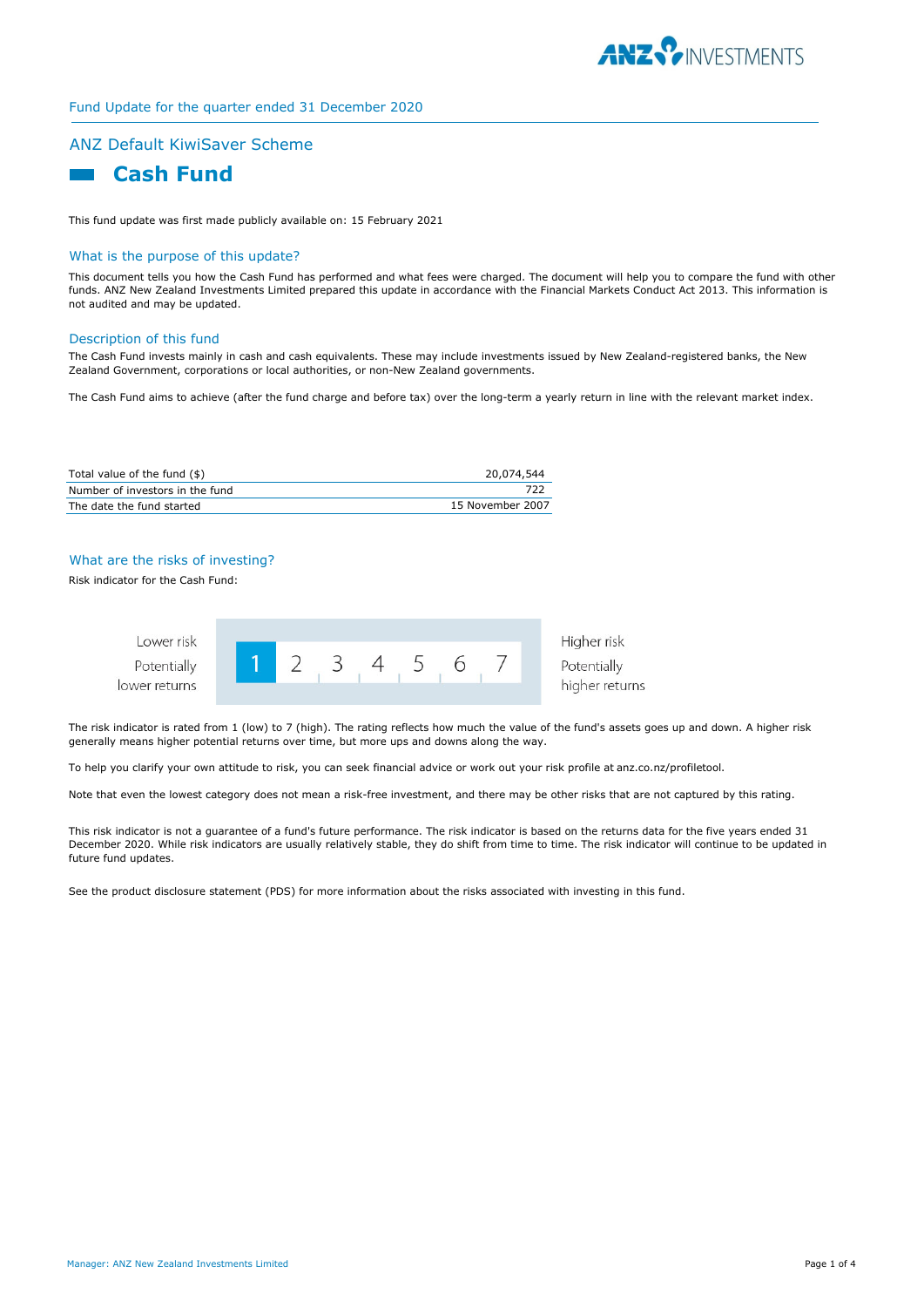## How has the fund performed?

|                                               | Average over past<br>five years | Past year |  |
|-----------------------------------------------|---------------------------------|-----------|--|
| Annual return                                 |                                 |           |  |
| (after deductions for charges and tax)        | 1.44%                           | 0.81%     |  |
| Annual return                                 |                                 |           |  |
| (after deductions for charges but before tax) | 2.01%                           | 1.13%     |  |
| Market index annual return                    |                                 |           |  |
| (reflects no deduction for charges and tax)   | 1.76%                           | 0.65%     |  |

The market index annual return shows the return of the S&P/NZX Bank Bills 90 Day Index.

Additional information about the market index is available in the statement of investment policy and objectives on the offer register at www.discloseregister.companiesoffice.govt.nz.



# **Annual return graph**

This shows the return after fund charges and tax for each of the last 10 years ending 31 March. The last bar shows the average annual return for the last 10 years, up to 31 December 2020.

**Important:** This does not tell you how the fund will perform in the future.

Returns in this update are after tax at the highest prescribed investor rate (PIR) of tax for an individual New Zealand resident. Your tax may be lower.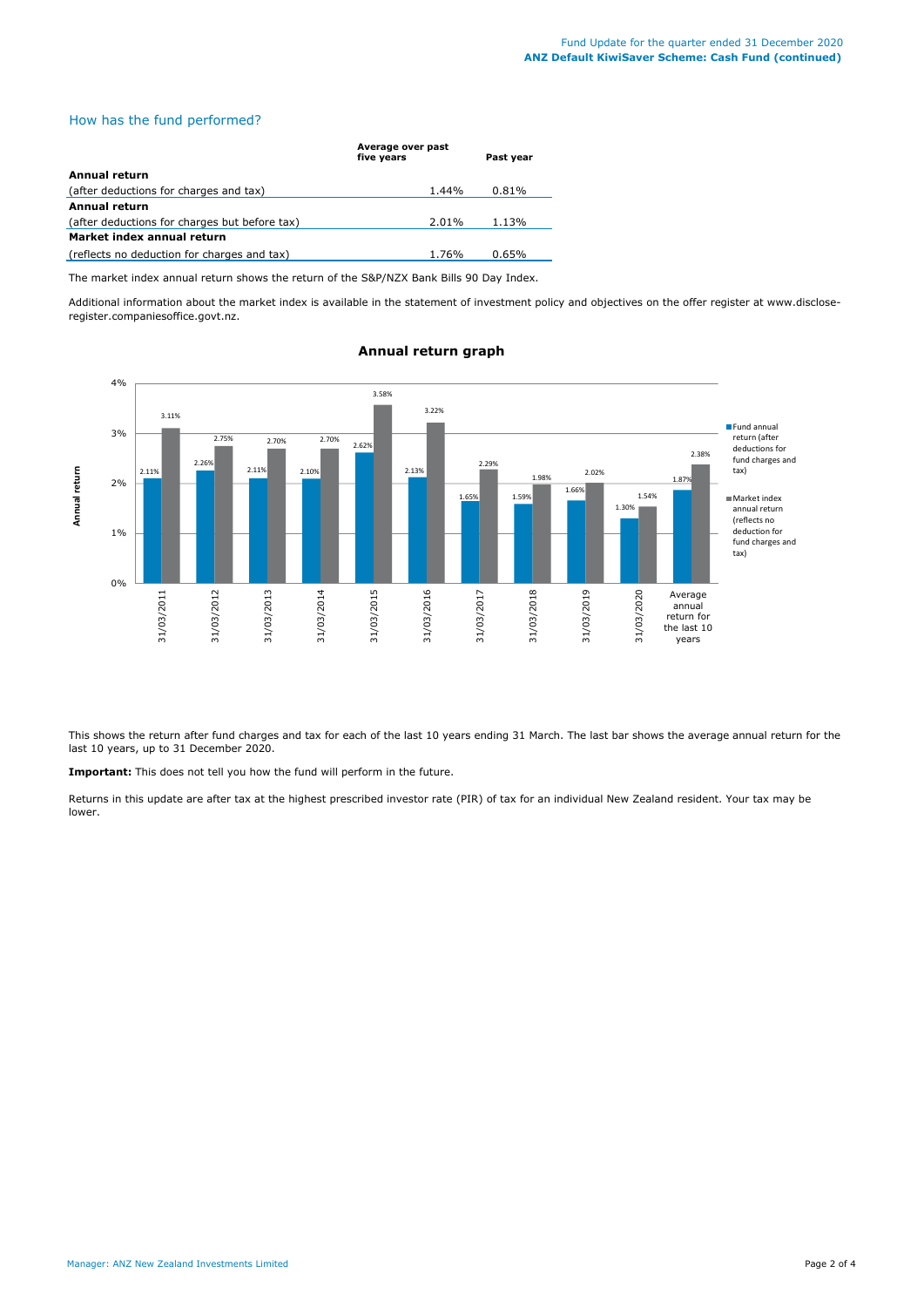### What fees are investors charged?

Investors in the Cash Fund are charged fund charges. In the year to 31 March 2020 these were:

|                                             | % of net asset value          |  |
|---------------------------------------------|-------------------------------|--|
| Total fund charges <sup>1*</sup>            | 0.28%                         |  |
| Which are made up of:                       |                               |  |
| Total management and administration charges | 0.28%                         |  |
| Including:                                  |                               |  |
| Manager's basic fee                         | 0.22%                         |  |
| Other management and administration charges | 0.06%                         |  |
| <b>Total performance based fees</b>         | $0.00\%$                      |  |
|                                             | Dollar amount per<br>investor |  |
| <b>Other charges</b>                        |                               |  |
| Membership fee <sup>2</sup>                 | \$18                          |  |

\* The manager expects that the fund charges for the next scheme year will be different from the fund charges disclosed in this fund update because the manager's basic fee was reduced on 28 June 2019 from 0.33% to 0.19% per year.

Investors are not currently charged individual action fees for specific actions or decisions (for example, for withdrawing from or switching funds). See the PDS for more information about Scheme fees.

Small differences in fees and charges can have a big impact on your investment over the long term.

## Example of how this applies to an investor

Sarah had \$10,000 in the fund at the start of the year and did not make any further contributions. At the end of the year, Sarah received a return after fund charges were deducted of \$81 (that is 0.81% of her inital \$10,000). Sarah also paid \$18 in other charges. This gives Sarah a total gain after tax of \$63 for the year.

# What does the fund invest in?

## **Actual investment mix<sup>3</sup> Target investment mix<sup>3</sup>**

This shows the types of assets that the fund invests in. This shows the mix of assets that the fund generally intends to invest in.